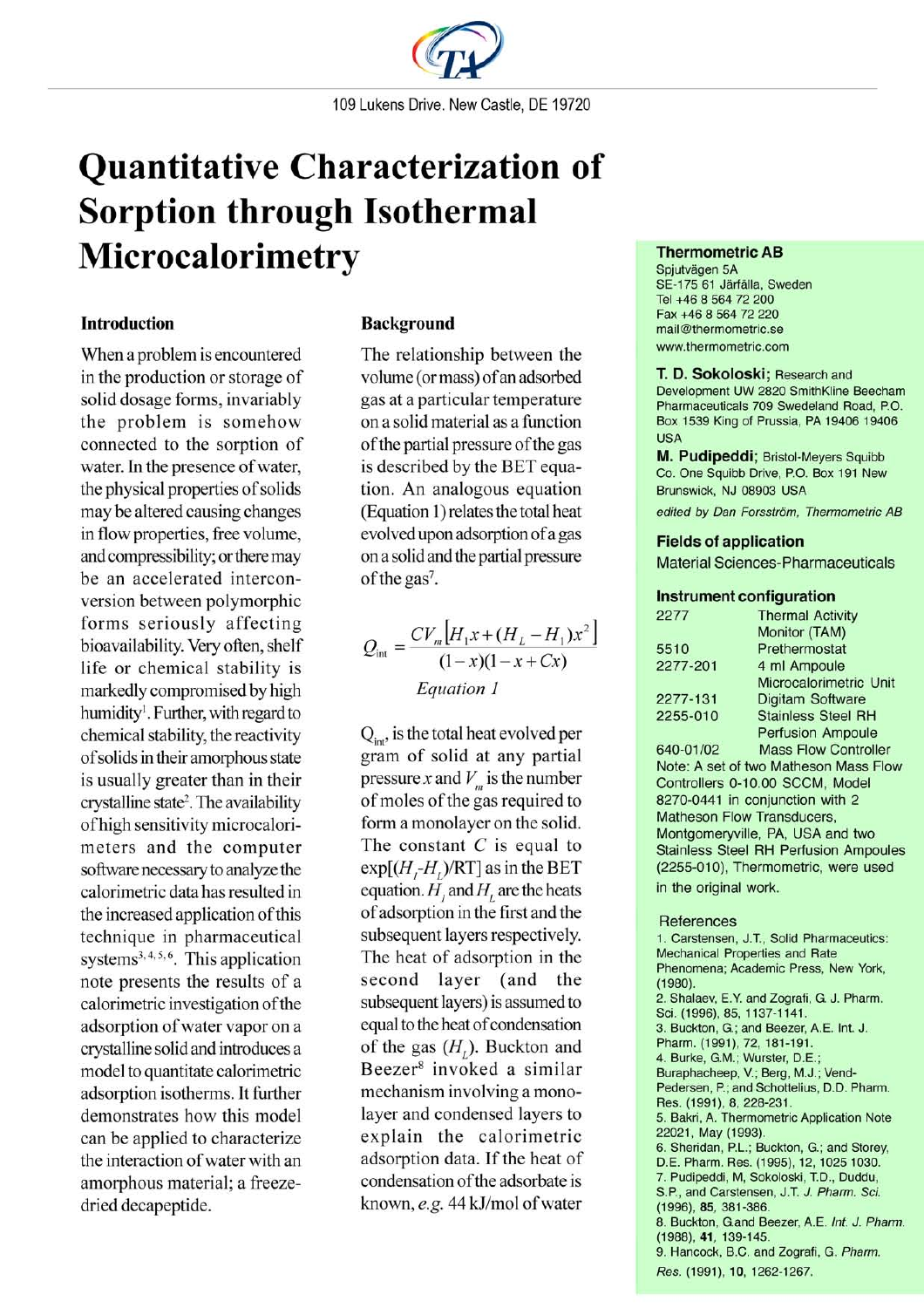at 25 °C, the number of unknown parameters in the above equation reduces to two, *H1* and *Vm*. In a manner comparable to the BET model calorimetric data provides an estimate of  $V_m$  and hence an apparent surface area of the sample, if the cross sectional area of the adsorbate is known.

## **Experimental**

# *Microcalorimetry*

A 100-300 mg sample of sodium benzoate (Baker, 30/45 sieve fraction) or 14 mg of a freeze dried decapeptide (Smithkline Beecham, (amorphous) contained in a small glass boat is placed in the ampoule. The relative humidity  $(\pm 0.1\%)$  above the solid sample was controlled by mixing dry nitrogen and nitrogen presaturated with water vapor<sup>5</sup>. Most experiments were conducted using a total flow rate of 2 mL/ min controlled by two mass flow controllers. The calorimeter was calibrated using internal electrical calibration heaters.

# *Adsorption and Desorption experiments*

Adsorption experiments were conducted at 25°C. After insertion into the calorimeter, the sample was dried overnight under dry nitrogen flow. After a sufficient drying of the sample, a defined relative humidity was created in the sample cell and the heat flow was recorded. At each relative humidity a blank experiment was conducted in an identical manner with no sample in the sample cell. The experiment was performed at several relative humidities and a calorimetric adsorption isotherm was obtained. The water sorption

properties of a lyophilized decapeptide peptide were also studied. The material is amorphous in nature. Figure 4 shows the results obtained using 14 mg of material at 25°C, and a total gas flow rate of 5 mL/min. Blank corrections are a little higher at this flow rate compared to 2 mL/min. Least squares parameters that are generated using Equation 1 are  $C = 8.66$ and  $V_m = 277 \times 10^{-5}$  mol water/ gram decapeptide.

Desorption experiments were performed at the end of the adsorption experiments by changing the gasflow to dry nitrogen.

## **Results and Discussion**

A typical calorimetric response to the adsorption of water vapor on a sample of sodium benzoate is shown in Figure 1. Areas under the adsorption peaks were equal in magnitude but opposite in sign to the area under the corresponding desorption peak, as shown in Figure 2, indicating the reversibility of adsorption.

The amount of water associated with solid material before and after exposure to water vapor was determined by Karl Fischer Titrimetry. Considering the amount of water involved in the sorption and desorption processes as indicated in Figure 3 it is evident that the sensitivity achievable via microcalorimetry is quite good.

Isotherms for the adsorption of water on sodium benzoate are obtained from the area under the heat flow time curve at several relative humidites after correcting using the appropriate blank. Figure 3 shows the calorimetrically derived adsorption isotherm of water on sodium benzoate at 25°C. The symbols are experimental values (average of three replicates) and the line is least squares generated using Equation 1 with fit parameters C  $= 7.296$  and  $V_m = 4.276 \cdot 10^{-5}$ moles water/gram sodium benzoate.

# **Conclusions**

Heat conduction microcalorimetry can be a very sensitive and convenient means of obtaining adsorption isotherms. An equation is presented that describes the adsorption isotherm and provides a means of obtaining water vapor sorption surface area from the calorimetric data. This method is more sensitive than some of the conventional methods. Because the entire isotherm can be recorded using very small samples (as low as 10 mg), the method may be extremely valuable in a pharmaceutical setting where drug compounds are available in limited quantities. Furthermore, the method is not limited to the use of water alone, valuable information about the surface may be obtained by using different adsorbates. The calorimetric method can be easily adapted for such measurements by simply replacing the water in the humidifying chambers with appropriate solvents.

Although it may not be proper to refer to a "monolayer" using a lyophilized/amorphous solid<sup>9,</sup> the mathematics associated with BET adsorption can be used to characterize the relationship between water sorbed and relative humidity even for